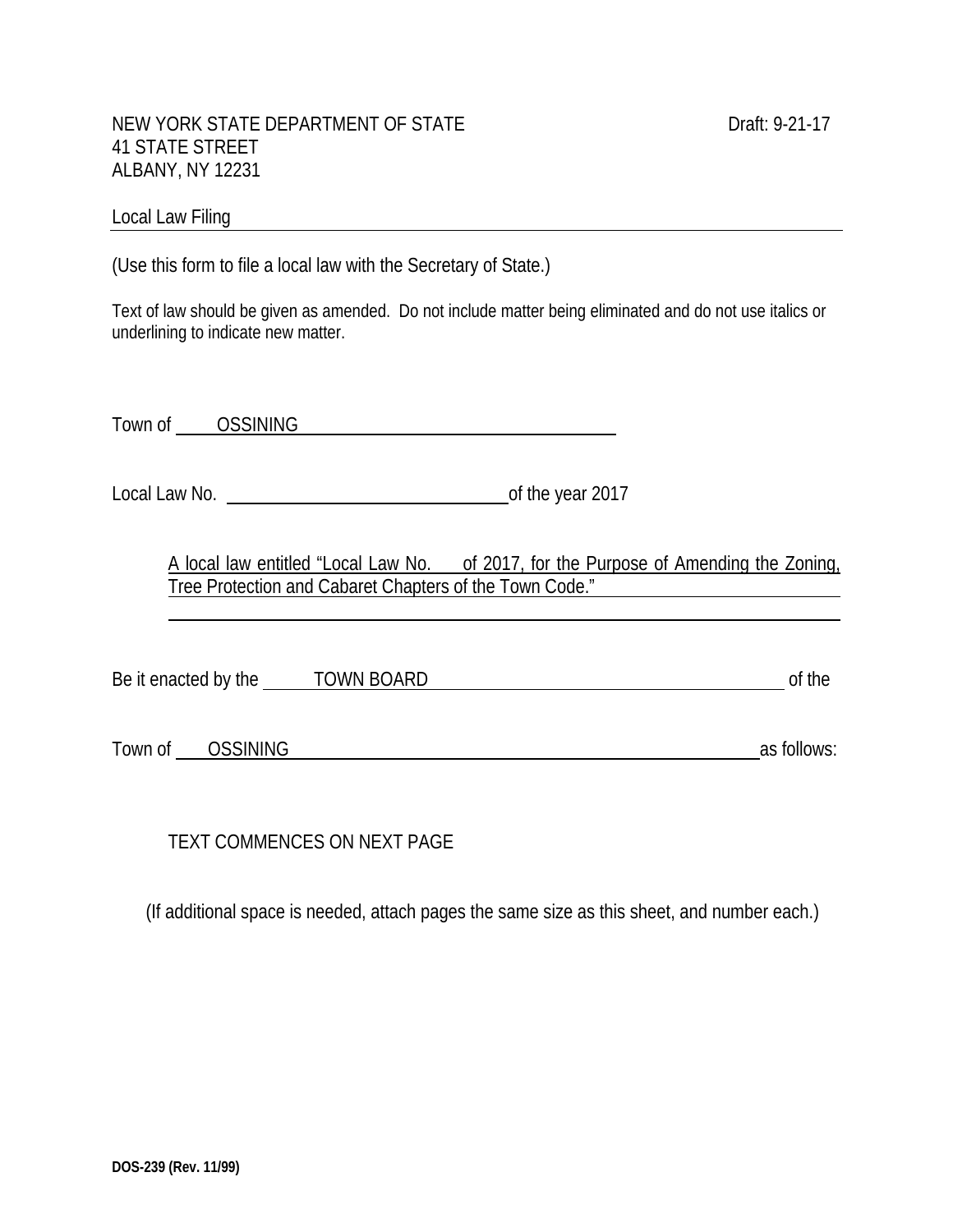## **LOCAL LAW No. \_\_ OF THE YEAR 2017**

### BE IT ENACTED by the Town Board of the Town of Ossining as follows:

# **SECTION 1: TITLE**

This Local Law shall be known and cited as "Local Law No. \_\_ of 2017, for the Purpose of Respectively Amending the Zoning, Tree Protection and Cabaret Chapters of the Town Code."

### **SECTION 2: LEGISLATIVE INTENT**

The Ossining Town Board has a desire to respectively amend the Zoning, Tree Protection and Cabaret chapters of the Town Code with respect to a variety of matters in order to update and improve these chapters. This local law is determined to be an exercise of the police powers of the Town to protect the public health, safety and welfare of its residents. This local law also serves to implement recommendations of the Town's Comprehensive Plan.

### **SECTION 3: CHAPTER 200, ZONING, AMENDMENTS**

- **1. Section 200-18.A(18) shall be deleted as follows:**
- **2. Sections 200-18.A(19) and (20) shall be renumbered (18) and (19) respectively.**

### **3. Section 200-18.D shall be revised to read as follows:**

- D. Setback and screening requirements for nonresidential uses that are contiguous to residentially used lots or residentially zoned lots.
	- (1) All nonresidential buildings and structures shall be set back at least 30 feet from the lot lines of a contiguous residentially used lot or residentially zoned lot.
	- (2) Between any nonresidential use and a residentially used lot or residentially zoned lot, a buffer area at least 20 feet wide with native, non-invasive landscape screening shall be provided. Such plantings shall be a mix of evergreen shrubs, and coniferous and deciduous tree species. Said coniferous trees shall have an initial height of at least six feet, said deciduous trees shall have a minimum caliper of four inches as measured 12 inches above finished grade, and said trees shall have an expected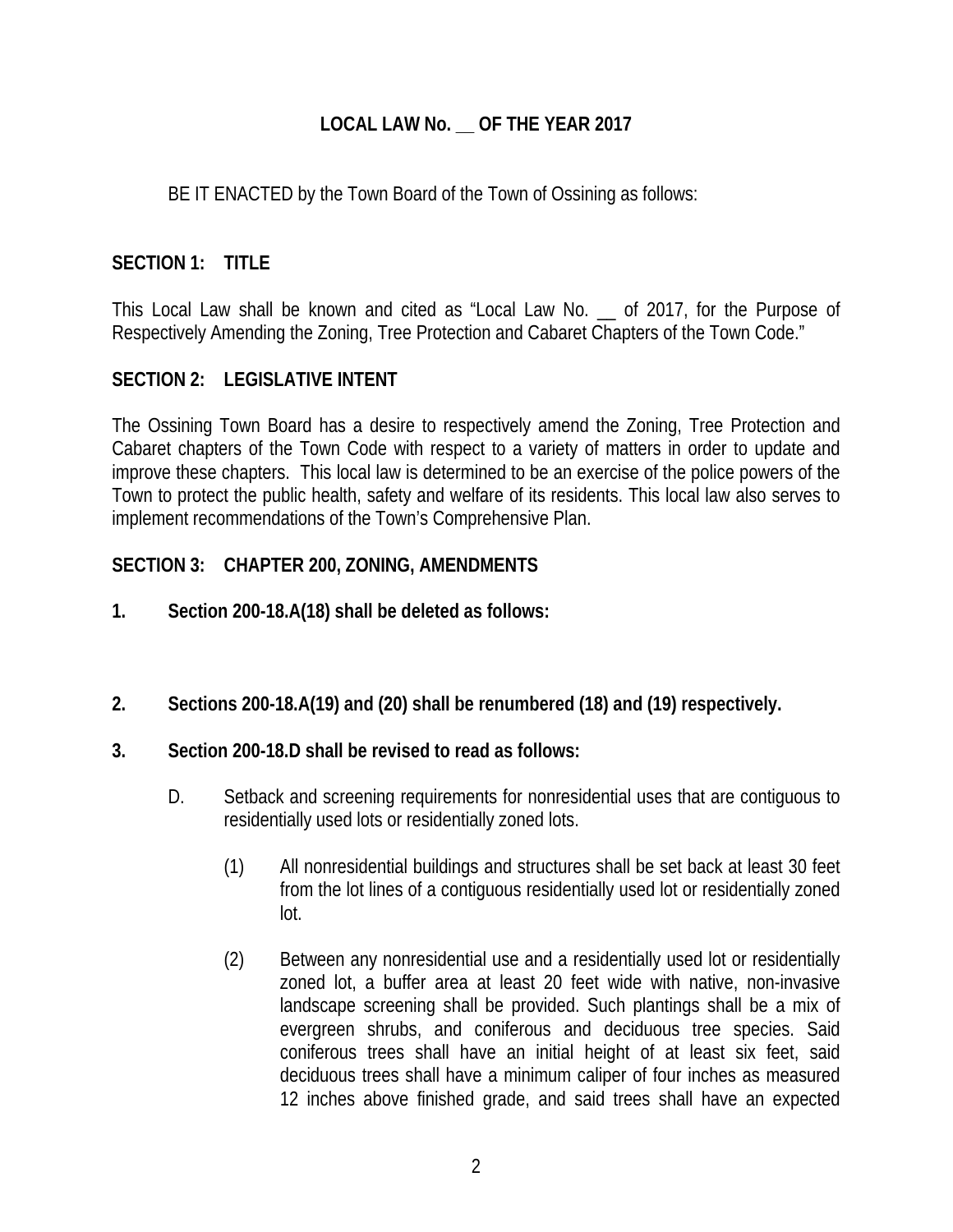ultimate height which suits their intended purpose, and shall be planted close enough to form a visual barrier. At the sole discretion of the approval authority, a six-foot-high wall or fence, suitable in appearance to the surrounding area, may be substituted for or be required to supplement the landscape plantings as a visual barrier for the residential property from the nonresidential use. Proper maintenance of all fencing and landscape plantings shall be a continuing requirement. All such vegetation shall be maintained in a healthy and vigorous growing condition; all vegetation not so maintained shall be replaced with new comparable vegetation at the beginning of the next growing season. All fences shall be installed with the more attractive side facing neighboring properties.

- (3) Driveways for any nonresidential use shall be located at least 20 feet from a residentially used lot or residentially zoned lot.
- (4) Parking areas for any nonresidential use shall be located at least 20 feet from a residentially used lot or residentially zoned lot. Such parking areas shall be screened from adjoining lots with a mix of native, non-invasive evergreen shrubs, and coniferous and deciduous tree species. Said coniferous trees shall have an initial height of at least six feet, said deciduous trees shall have a minimum caliper of four inches as measured 12 inches above finished grade, and said trees shall have an expected ultimate height which suits their intended purpose, and shall be planted close enough to form a visual barrier. At the sole discretion of the approval authority, a six-foot-high wall or fence, suitable in appearance to the surrounding area, may be substituted for or be required to supplement the landscape plantings as a visual barrier for the residential property from the nonresidential use. Proper maintenance of landscaping shall be a continuing requirement. All such vegetation shall be maintained in a healthy and vigorous growing condition; all vegetation not so maintained shall be replaced with new comparable vegetation at the beginning of the next growing season. All fences shall be installed with the more attractive side facing neighboring properties.

#### **4. Section 200-18.1 shall be revised to read as follows:**

#### **§ 200-18.1 GB-1 General Business District-1.**

In a GB-1 District, no building or premises shall be used and no building or part of a building shall be erected or altered which is arranged, intended or designed to be used, in whole or in part, for any purpose except the following, and all uses shall be subject to site plan approval in accordance with § 200-50 hereof.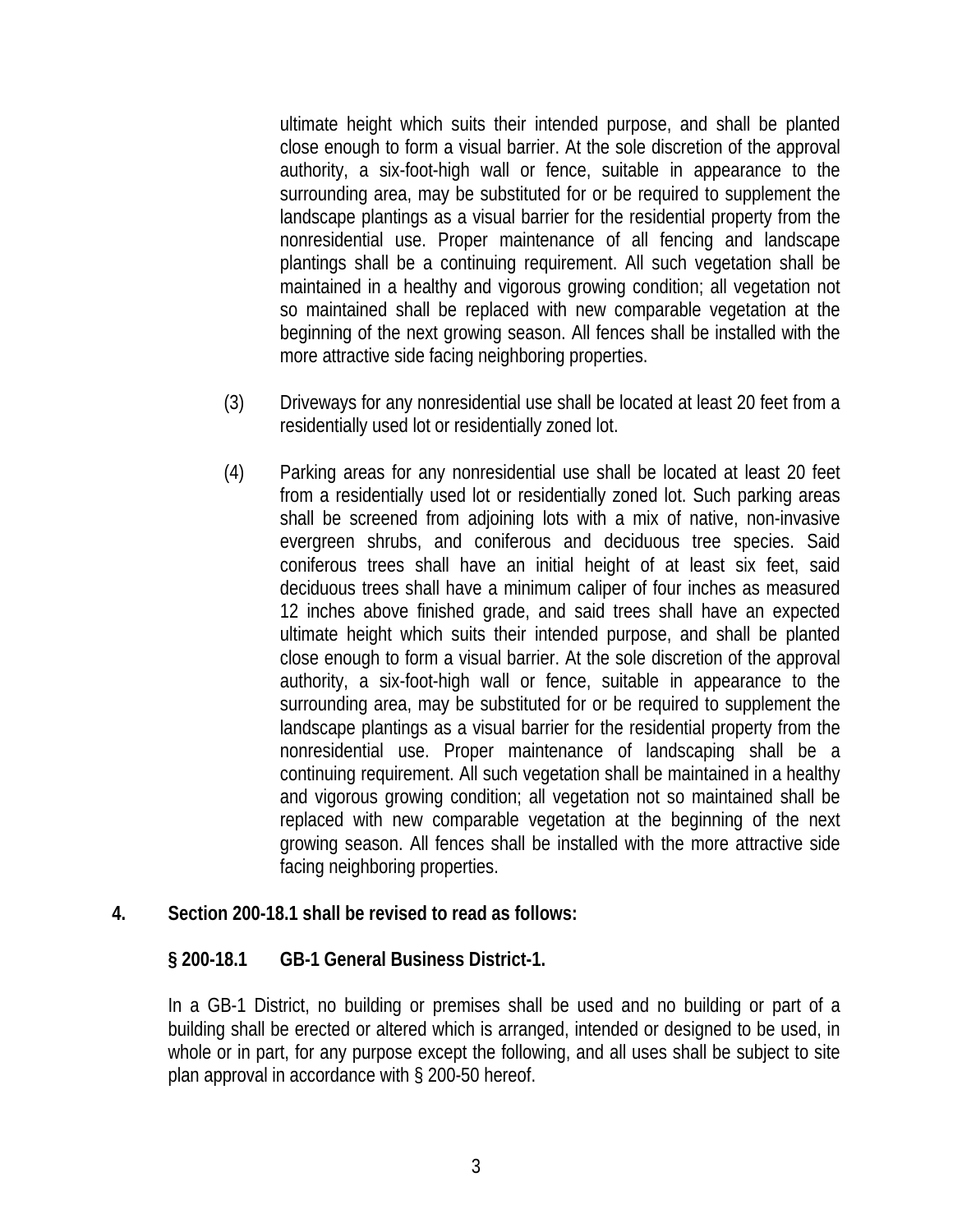- A. Permitted uses.
	- (1) Warehouse and storage facilities and related business offices, provided that there is no outdoor storage of any kind.
	- (2) Public utility structures which only serve the local area.
	- (3) Buildings and uses owned and operated by the Town.
- B. Accessory uses.
	- (1) Off-street parking and loading spaces and private garages, subject to the requirements in § 200-29A(1) and B, excluding the outdoor parking of construction equipment.
	- (2) Accessory signs advertising only activities conducted on the lot are permitted, provided that they do not exceed two feet in height nor 25% of the length of the building. Such signs shall be attached to the wall of the building and shall not project more than 15 inches beyond the face of such wall. Signs projecting above the roof or beyond the side walls are prohibited.
	- (3) Freestanding signs advertising only activities conducted on the lot; however, no such sign shall exceed 20 square feet in area on each side and 10 feet in height from the ground level to the top of the sign, and no part of said sign shall extend over the lot or street line.
- C. Miscellaneous provisions.
	- (1) If there is a conflict between the provisions of this section and any other applicable section of this Zoning chapter, the provisions of this section shall control.
	- (2) Front, side and rear setback requirements otherwise applicable may be increased up to a factor of two, reduced or eliminated to the extent deemed appropriate by the Planning Board in their sole discretion on site plan review pursuant to Article XI hereof, based upon the topography, slopes, grades, site distances and highway conditions and configurations as found by the Planning Board and upon a finding by the Planning Board that any such increase, reduction or elimination shall not adversely impact adjacent or abutting properties in considering visual, economic, environmental, ecological, safety and health effects.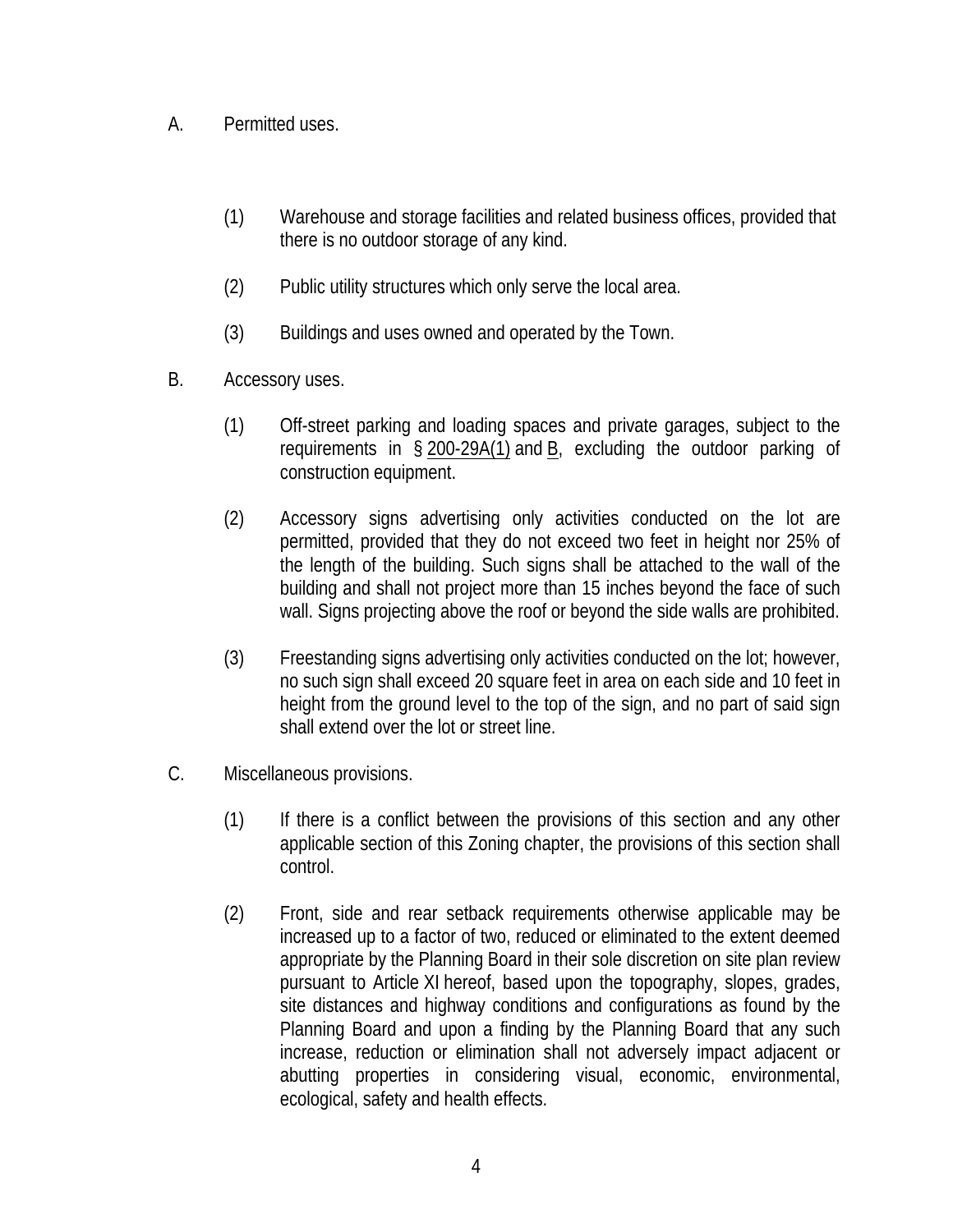- D. Setback and screening requirements for nonresidential uses that are contiguous to residentially used lots or residentially zoned lots.
	- (1) All nonresidential buildings and structures shall be set back at least 30 feet from the lot lines of a contiguous residentially used lot or residentially zoned lot.
	- (2) Between any nonresidential use and a residentially used lot or residentially zoned lot, a buffer area at least 20 feet wide with native, non-invasive landscape screening shall be provided. Such plantings shall be a mix of evergreen shrubs, and coniferous and deciduous tree species. Said coniferous trees shall have an initial height of at least six feet, said deciduous trees shall have a minimum caliper of four inches as measured 12 inches above finished grade, and said trees shall have an expected ultimate height which suits their intended purpose, and shall be planted close enough to form a visual barrier. At the sole discretion of the approval authority, a six-foot-high wall or fence, suitable in appearance to the surrounding area, may be substituted for or be required to supplement the landscape plantings as a visual barrier for the residential property from the nonresidential use. Proper maintenance of all fencing and landscape plantings shall be a continuing requirement. All such vegetation shall be maintained in a healthy and vigorous growing condition; all vegetation not so maintained shall be replaced with new comparable vegetation at the beginning of the next growing season. All fences shall be installed with the more attractive side facing neighboring properties.
	- (3) Driveways for any nonresidential use shall be located at least 20 feet from a residentially used lot or residentially zoned lot.
	- (4) Parking areas for any nonresidential use shall be located at least 20 feet from a residentially used lot or residentially zoned lot. Such parking areas shall be screened from adjoining lots with a mix of native, non-invasive evergreen shrubs, and coniferous and deciduous tree species. Said coniferous trees shall have an initial height of at least six feet, said deciduous trees shall have a minimum caliper of four inches as measured 12 inches above finished grade, and said trees shall have an expected ultimate height which suits their intended purpose, and shall be planted close enough to form a visual barrier. At the sole discretion of the approval authority, a six-foot-high wall or fence, suitable in appearance to the surrounding area, may be substituted for or be required to supplement the landscape plantings as a visual barrier for the residential property from the nonresidential use. Proper maintenance of landscaping shall be a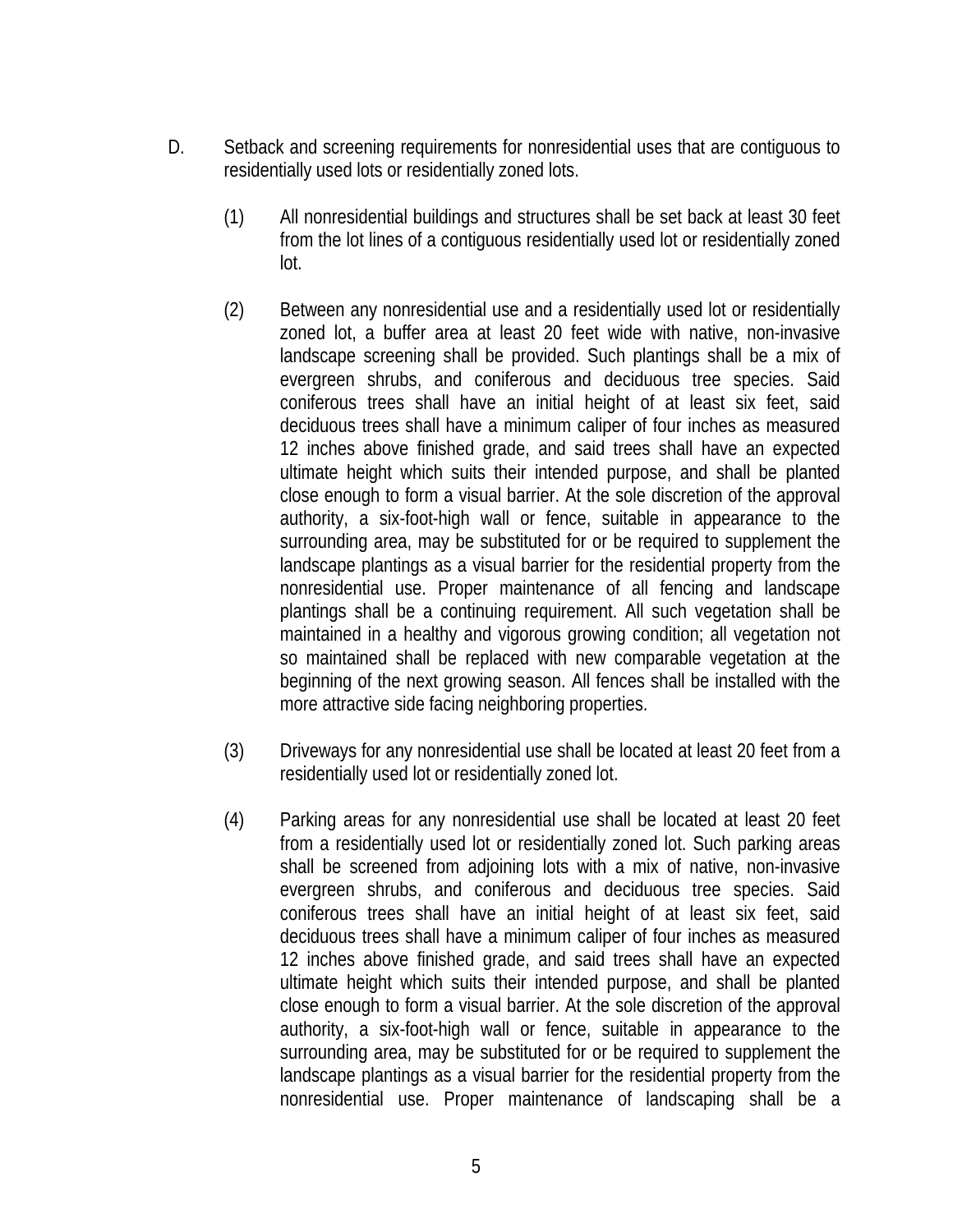continuing requirement. All such vegetation shall be maintained in a healthy and vigorous growing condition; all vegetation not so maintained shall be replaced with new comparable vegetation at the beginning of the next growing season. All fences shall be installed with the more attractive side facing neighboring properties.

### **5. Section 200-17 shall be revised to read as follows:**

**§ 200-17. NC Neighborhood Commercial District.**In an NC Neighborhood Commercial District, no building or premises shall be used, and no building or part of a building shall be erected or altered, which is arranged, intended or designed to be used, in whole or in part, for any purpose except the following, and all such uses shall be subject to site plan approval in accordance with § 200-50 hereof.

- A. Permitted uses.
	- (1) Stores and shops for the conduct of any retail business, excluding drive-thru establishments.
	- (2) Personal service establishments.
	- (3) Fully enclosed eating and drinking establishments, provided that no live entertainment or live music is supplied or dancing permitted.
	- (4) Business, professional and governmental offices.
	- (5) Public utility structures which only serve the local area.
	- (6) Fire and police stations.
	- (7) Artist live/work spaces, at a density no greater than one artist live/work space per 5,000 square feet of lot area, and subject to the following provisions:
		- (a) An artist live/work space may exist on the first floor of a structure only if the appearance and use of the live/work space on the street side is consistent with the nature of the permitted uses in the surrounding area. For example, if the surrounding area is retail in nature at the first-floor level, the live/work space shall be restricted to retail on the street side of the first floor, and said street side space shall be large enough, in the opinion of the Building Inspector, to support a typical retail enterprise.
		- (b) Each artist live/work space and its various components shall be physically separate and distinct from other live/work spaces and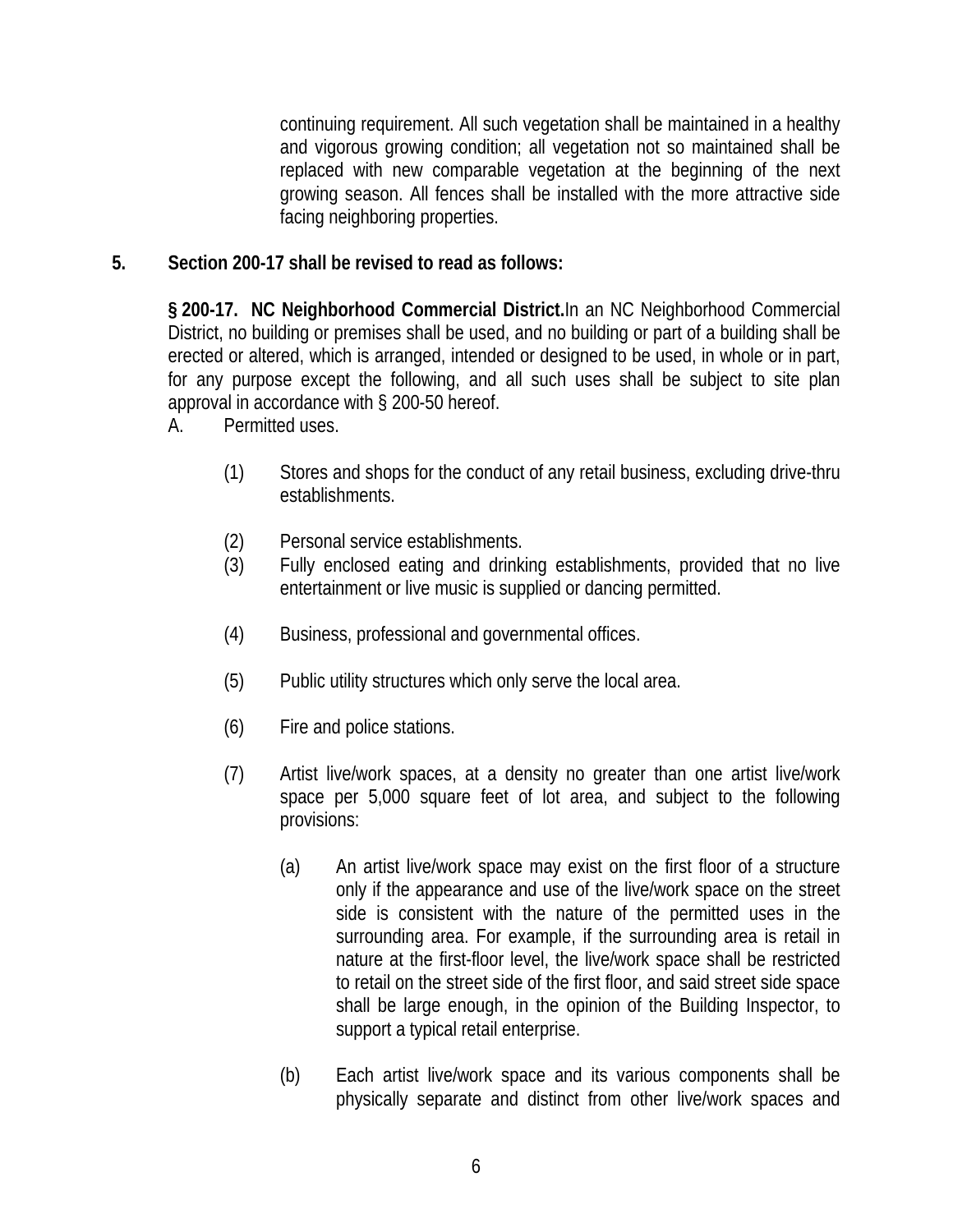other uses within a particular building. The sharing of artist live/work spaces by multiple tenancies, components thereof or utilities shall not be permitted. However, access to live/work spaces may be provided from common access areas, halls or corridors.

- (c) Each artist live/work space must be individually equipped with an enclosed bathroom containing a sink, toilet, shower or tub and appropriate venting.
- (d) Each artist live/work space must be individually equipped with a kitchen consisting of a sink, non-portable stove, oven and refrigerator.
- (e) Each artist live/work space must contain a floor area of no less than 800 square feet, of which a minimum area shall be devoted to the following: 35 square feet for an enclosed bathroom, 60 square feet for a kitchen, and 120 square feet for a sleeping area.
- (f) No more than 30% of the floor area of the artist live/work space may be devoted to residential space.
- (g) Direct access between living and working areas must be provided.
- (h) In order to ensure that the use is consistent with the other commercial uses, artist live/work spaces shall not be used for classroom instructional uses with more than two pupils at any one time; the storage of flammable liquids or hazardous materials; welding; or any open-flame work. Further, the work in the live/work space shall be so conducted as not to cause noise, vibration, smoke, odors, humidity, heat, cold, glare, dust, dirt or electrical disturbance which is perceptible by the average person located within any other residential or commercial unit within the structure or beyond any lot line.
- (i) Not more than one person who is 18 years of age or older may reside within an artist live/work space per 300 square feet of residential floor area. Further, not more than two persons who are at least 18 years of age, of which at least one of whom is an artist in residence, and not more than two children of said persons who are under 22 years of age may reside within a live/work space on a year-round basis.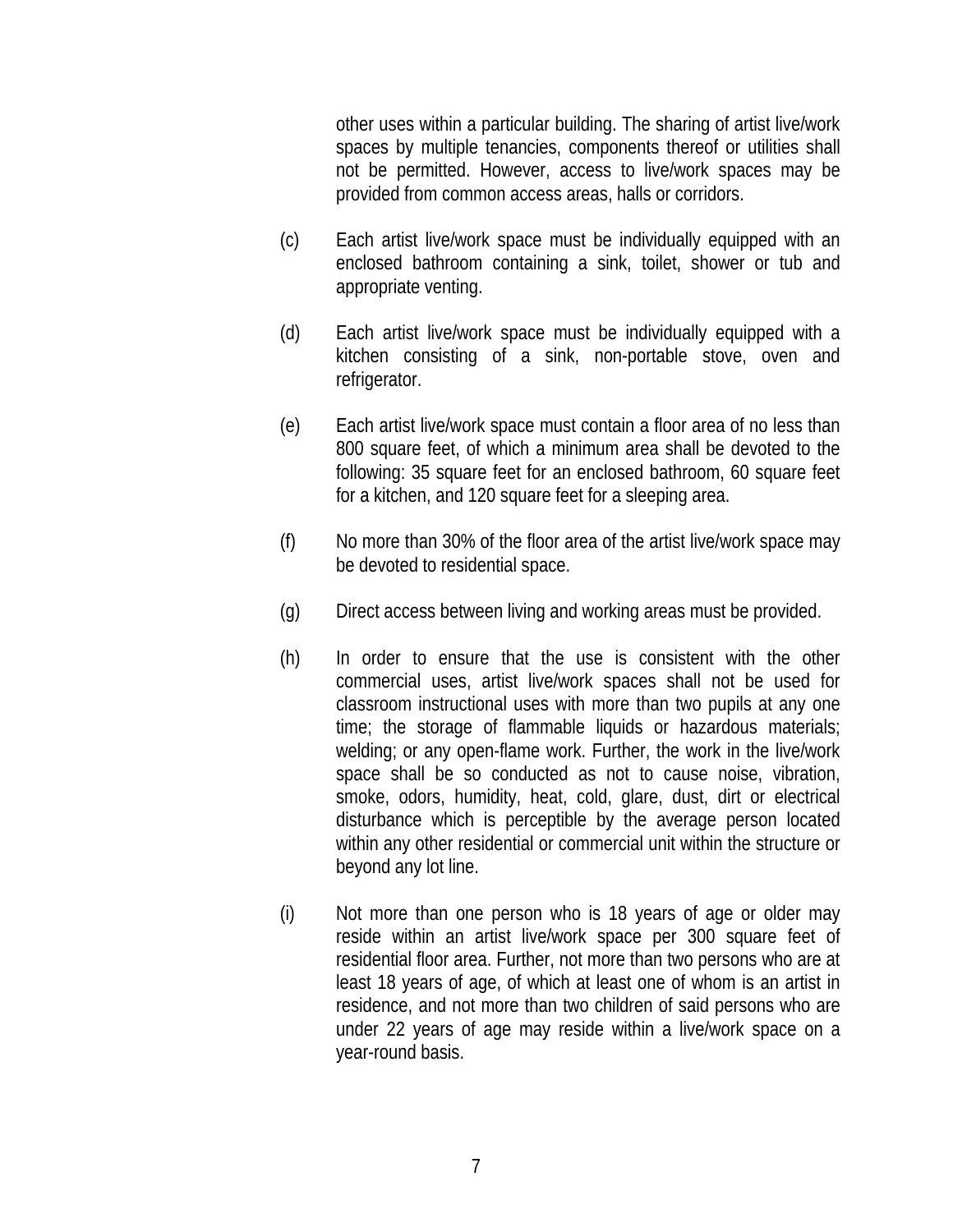- (j) Only one nonresident employee may be employed within an artist live/work space. This requirement may be waived for live/work spaces that provide retail space on the first floor.
- (k) Other than in a first-floor retail-oriented area, articles offered for sale within a live/work space must include those produced by the artist residing in said live/work space and may be offered with other like items.
- (l) One flush-mounted, non-illuminated sign, with a maximum area of two square feet, attached adjacent to or near the street entrance door to the live/work space may be used to identify the artist. This sign may list only the name of the artist with a one- or two-word description of the type of artwork or craft that is to be conducted within the live/work space. Where two or more live/work spaces occur within the same building, the signs must be placed in an orderly fashion in relation to each other and must be part of a coherent directory in which signs are ordered in a horizontal fashion. Where five or more live/work spaces are developed within one building, an interior directory sign shall be located in lieu of individual signs on the building exterior.
- (m) Residential space and work space shall not be rented separately or used by persons other than those people legally residing within the artist live/work spaces and permitted nonresident employees.
- (n) All live/work spaces shall conform to all applicable building codes.
- (o) For the purposes of this permitted use, artists shall only be those persons working exclusively with paint, paper, clay and/or other soft materials, and this use shall include photography, jewelry making, graphic arts and other similar relatively quiet endeavors as determined by the Planning Board in reviewing the proposed site plan application. Tattoo appliers, body piercers and musicians shall not be considered artists for the purpose of this use.
- (p) Each artist live/work space shall be inspected by the Building Department every two years in order to determine whether the artist live/work space remains in compliance with this section. Upon a satisfactory inspection report, the artist live/work space owner shall be reissued a certificate of occupancy for two additional years. If the Building Inspector determines that the artist live/work space is not in compliance, the building owner or manager shall have 60 days in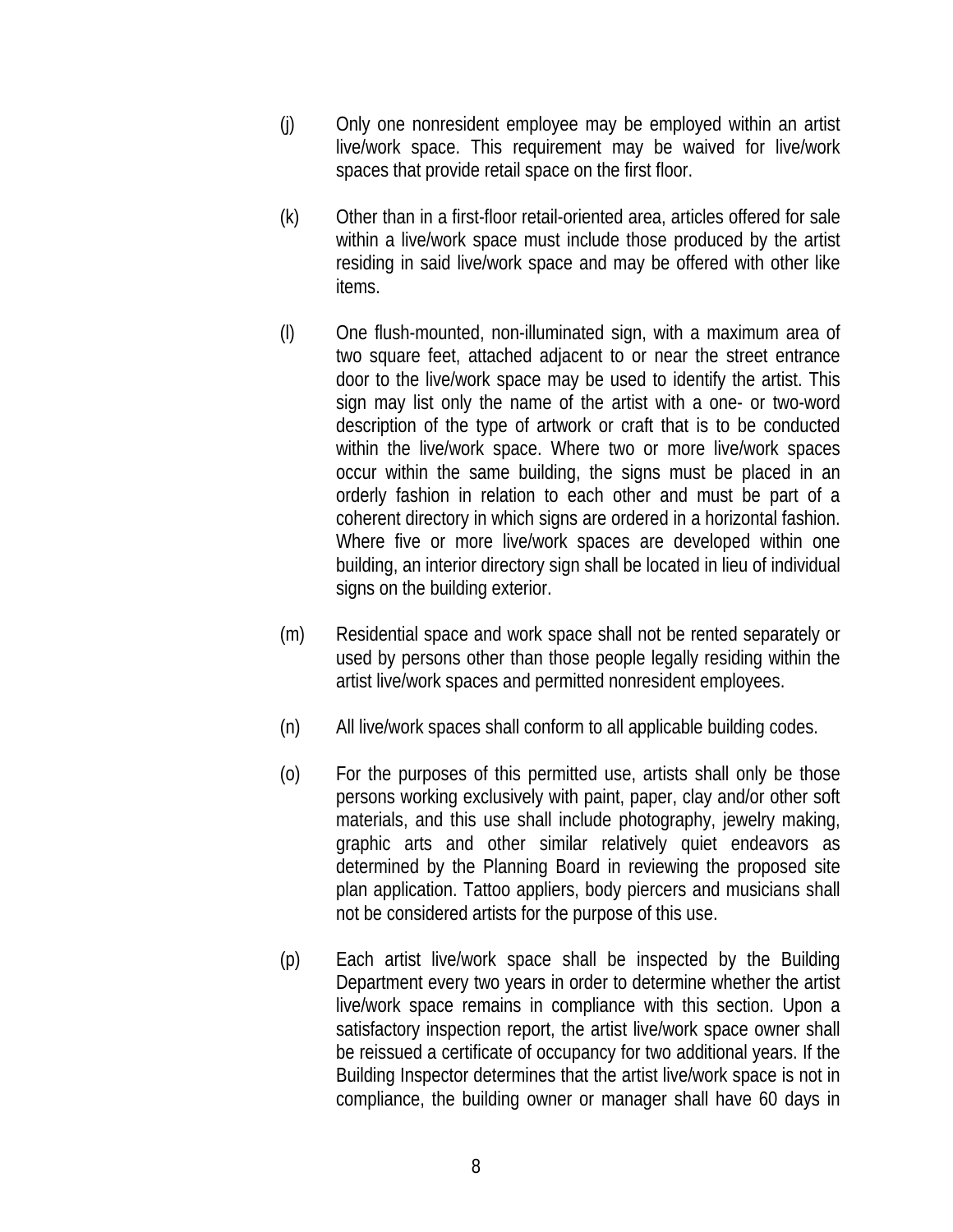which to rectify all noncomplying elements and shall apply for reinspection with the Building and Planning Department, subject to an additional fee. If all such noncomplying elements are not rectified within the above-specified time frame, the certificate of occupancy for the use shall expire and the use as authorized by the site plan approval shall be terminated.

- (q) The owner of the live/work space shall file a certification with the Building and Planning Department every two years, and at any point in time when there is a change in ownership or a change in the use of the space, on a form provided by said department, which certifies that the live/work space is in conformance with the Zoning chapter and the approved site plan, and that the residential portion of the space has not been expanded beyond a maximum of 30% of the floor area of the live/work space, as required by subsection (f) above.
- (r) The deed, offering plan, certificate of occupancy and/or rental agreement, as appropriate, for each artist live/work space shall contain language, satisfactory to the Town Attorney in form and substance, which states that the subject dwelling is an artist live/work space as defined in § 200-53 of the Zoning chapter of the Code of the Town of Ossining, New York, and is subject to all restrictions and limitations as set forth in said chapter and the approval resolution(s), including the requirement for a certification with the Building Department in accordance with § 200-17.A(7)(q). Proof of recording of the deed shall be provided to the Building and Planning Department within 60 days after the conveyance.
- (8) Mixed uses, as defined in this chapter, subject to the following provisions:
	- (a) The lot on which the mixed use is proposed shall be at least 20,000 square feet in size. The residential density of the mixed use shall be no greater than one dwelling unit per 10,000 square feet of lot area; in addition, the nonresidential use(s) in the mixed use shall total no more than 4,800 square feet of floor area per acre of lot area,
	- (b) The lot on which the mixed use is proposed shall not be adjacent to or across the street from any lot on which exists the housing of dogs as a principal use.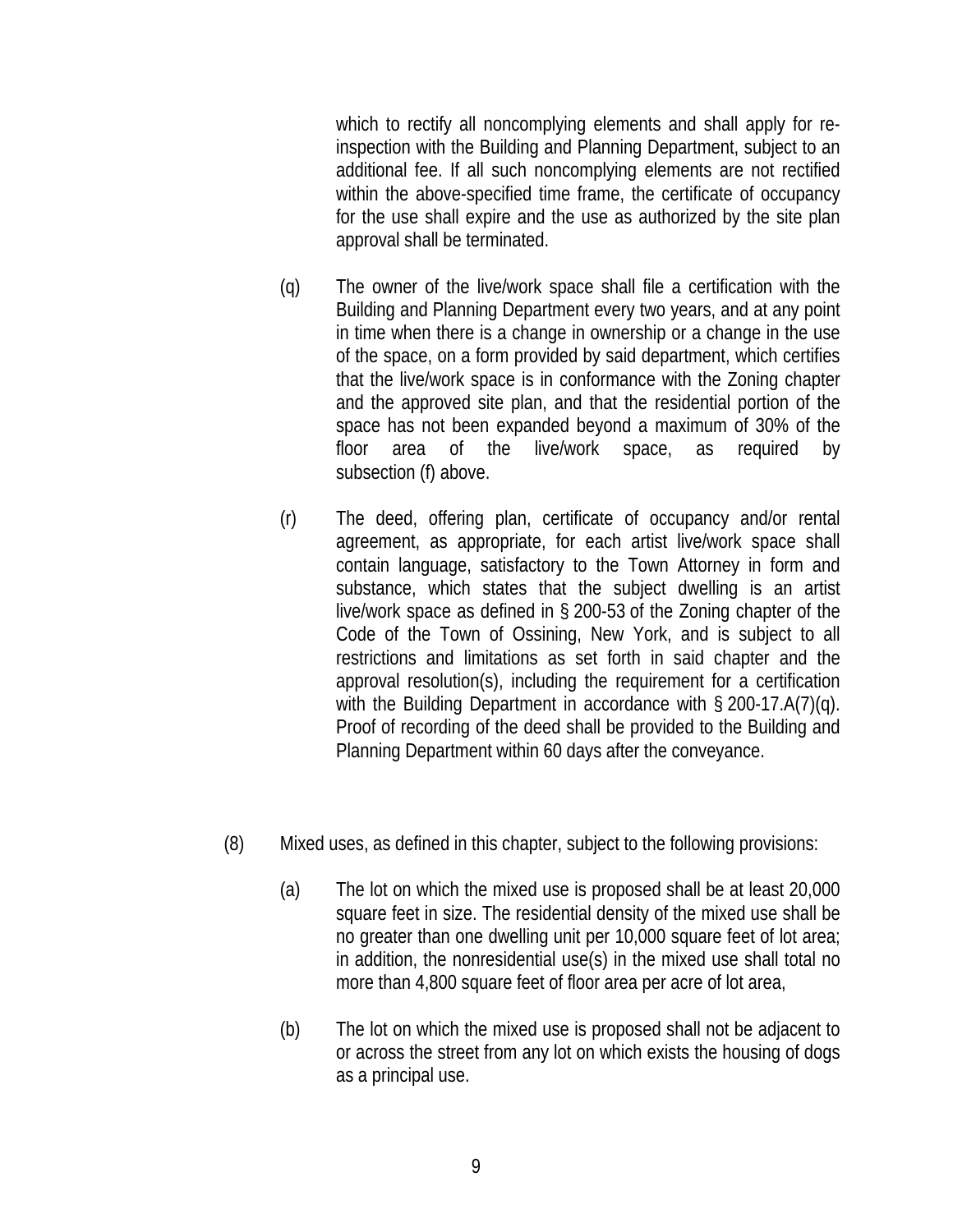- (c) The minimum size of the respective dwelling units shall be as follows:
	- [1] Studio and efficiency dwellings: 450 square feet.
	- [2] One-bedroom dwellings: 675 square feet.
	- [3] Two-bedroom dwellings: 750 square feet.
	- [4] Three-bedroom dwellings: 1,000 square feet.
	- [5] Four-bedroom dwellings: 1,200 square feet.
- (d) Mixed use shall be permitted only in buildings which conform to the New York State Residential Code for the proposed mixed use.
- (e) The residential and nonresidential uses in a mixed-use building shall have separate means of access (this is, the entrance/exit for residential use shall not be through the nonresidential use of the building, and vice versa), except that the Planning Board may, at its discretion, approve the use of a common lobby or plaza.
- (f) The nonresidential and residential uses of the building shall each be provided with the number of parking spaces required by § 200-29A herein.
- (g) General on-site landscaping and screening, as deemed appropriate by the Planning Board, shall be provided. Further, all utility, storage, service and parking areas on the site of the mixed-use building shall be specifically screened by means of landscaping and/or fencing, to the extent deemed necessary and practical by the Planning Board, in order to minimize the impact of these areas upon the residential use of the building and upon the surrounding area.
- (h) Dwelling units shall not be permitted above restaurants or any other use deemed by the Planning Board to be incompatible with a residential use in the building.
- (i) There shall be no outdoor storage associated with the residential use.
- (j) Dwelling units shall not be permitted in basement or cellar space.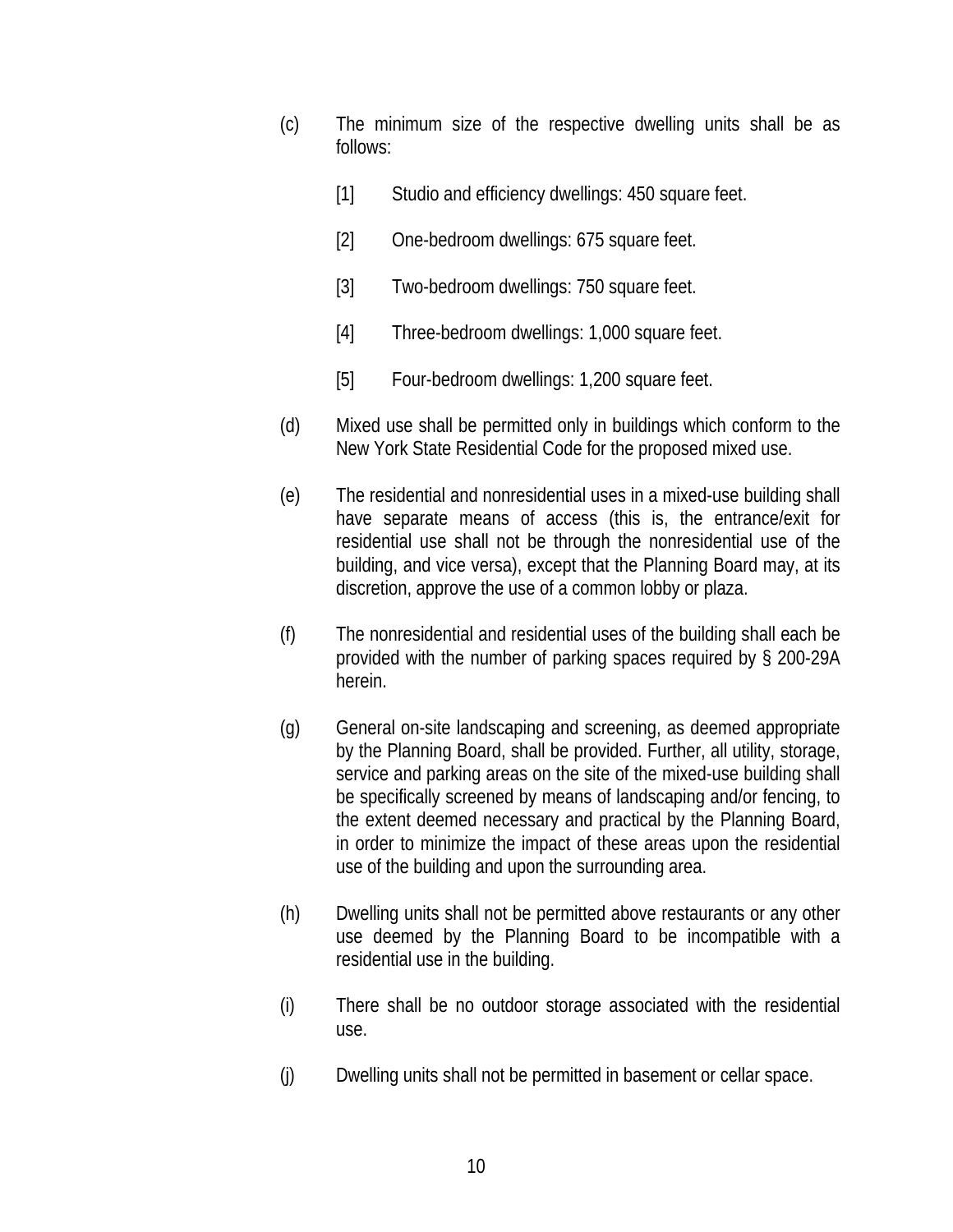- (9) One-family detached dwellings, not to exceed one dwelling on each lot as permitted in, and as regulated in, the R-5 Residence District.
- (10) Two-family dwellings, not to exceed two dwellings on each lot as regulated by the dimensional requirements in Attachment 2:1 applicable to the R-10 Residence District.
- (11) Multiple dwellings and row or attached dwellings, as defined in this chapter, subject to the following requirements:
	- (a) The lot on which the dwellings are proposed shall be at least 15,000 square feet in size and there shall be a minimum of 5,000 square feet of lot area per dwelling unit permitted.
	- (b) The minimum size of the respective dwelling units shall be as follows:
		- [1] Studio and efficiency dwellings: 450 square feet.
		- [2] One-bedroom dwellings: 675 square feet.
		- [3] Two-bedroom dwellings: 750 square feet.
		- [4] Three-bedroom dwellings: 1,000 square feet.
		- [5] Four-bedroom dwellings: 1,200 square feet.
	- (c) This use shall be permitted only in buildings which conform to the New York State Residential Code for the proposed use.
	- (d) General on-site landscaping and screening, as deemed appropriate by the Planning Board, shall be provided. Further, all utility, storage, service and parking areas on the site shall be specifically screened by means of landscaping and/or fencing, to the extent deemed necessary and practical by the Planning Board, in order to minimize the impact of these areas upon the surrounding area.
	- (e) Dwelling units shall not be permitted in basement or cellar space.
	- (f) No building shall exceed 150 feet in length.
	- (g) The minimum distance between principal buildings shall equal two times the height of the highest building, and the minimum distance between a principal and an accessory building shall be 20 feet.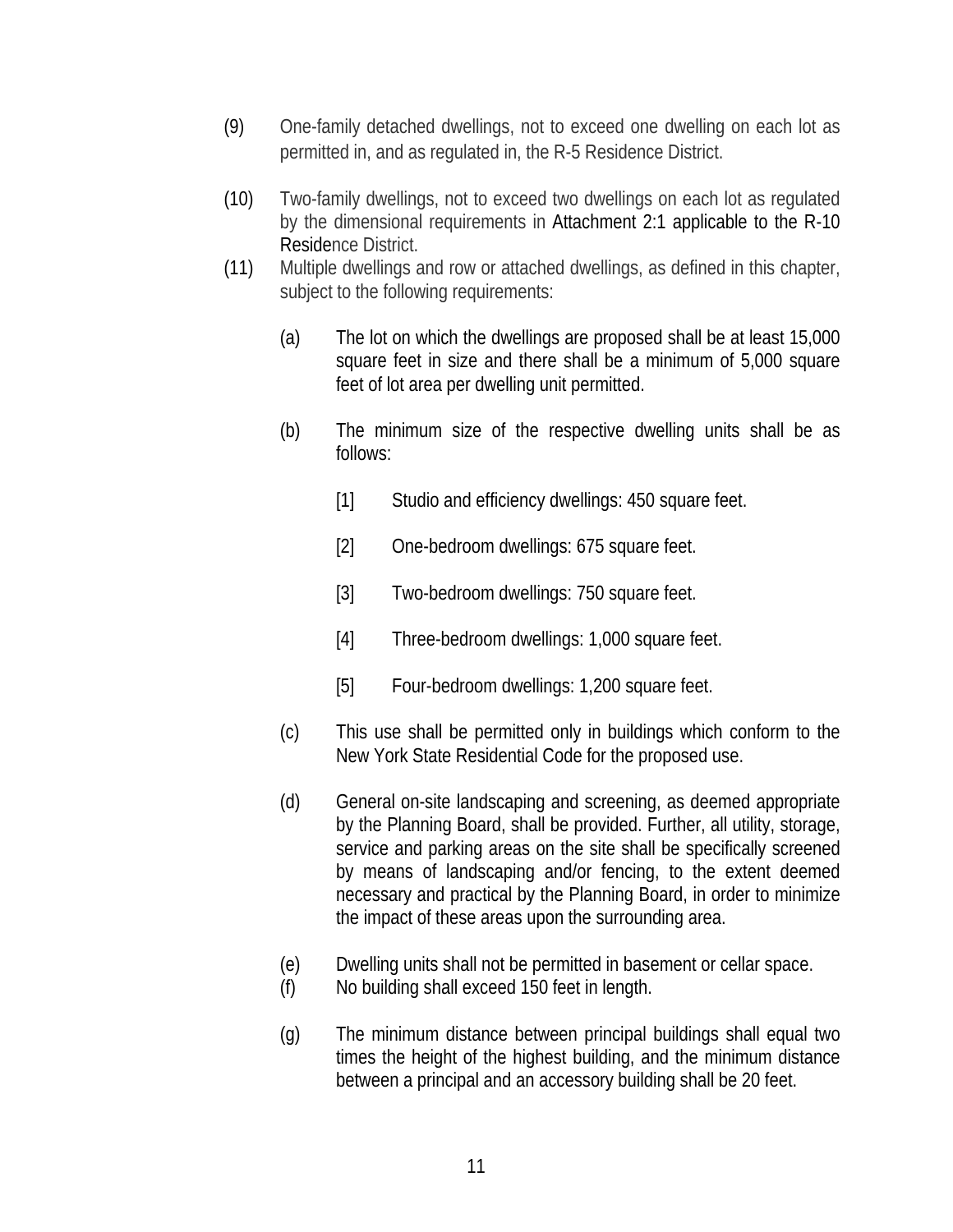- (h) Not more than one building identification sign of an area not greater than 14 square feet and located in the front or side yard may be permitted.
- (i) The maximum number of dwelling units in a group of row or attached dwellings shall be six.
- B. Accessory uses.
	- (1) Off-street parking and loading spaces and private garages subject to the requirements in § 200-29A(1) and B, excluding the outdoor parking of construction equipment.
	- (2) Accessory signs for non-residential uses.
		- (a) Accessory signs, subject to § 200-28, advertising only activities conducted on the lot are permitted, provided that they do not exceed two feet in height nor 25% of the length of the building. Such signs shall be attached to the wall of the building and shall not project more than 15 inches beyond the face of such wall. Signs projecting above the roof or beyond the side walls are prohibited.
		- (b) Freestanding pole signs advertising only activities conducted on the lot which are affixed to a single upright pole; however, no such sign shall exceed 20 square feet in area on each side and 10 feet in height from the ground level to the top of the sign, and no part of said sign shall extend over the lot or street line.
		- (c) A building on a corner may have a sign on two facades, one sign facing each street.
- C. Special requirements.
	- (1) Where feasible in an NC District, all buildings shall be serviced from a rear service road not less than 25 feet wide. Said service road may be counted as available for access to the required off-street parking spaces.
- D. Setback and screening requirements for nonresidential uses that are contiguous to residentially used lots or residentially zoned lots.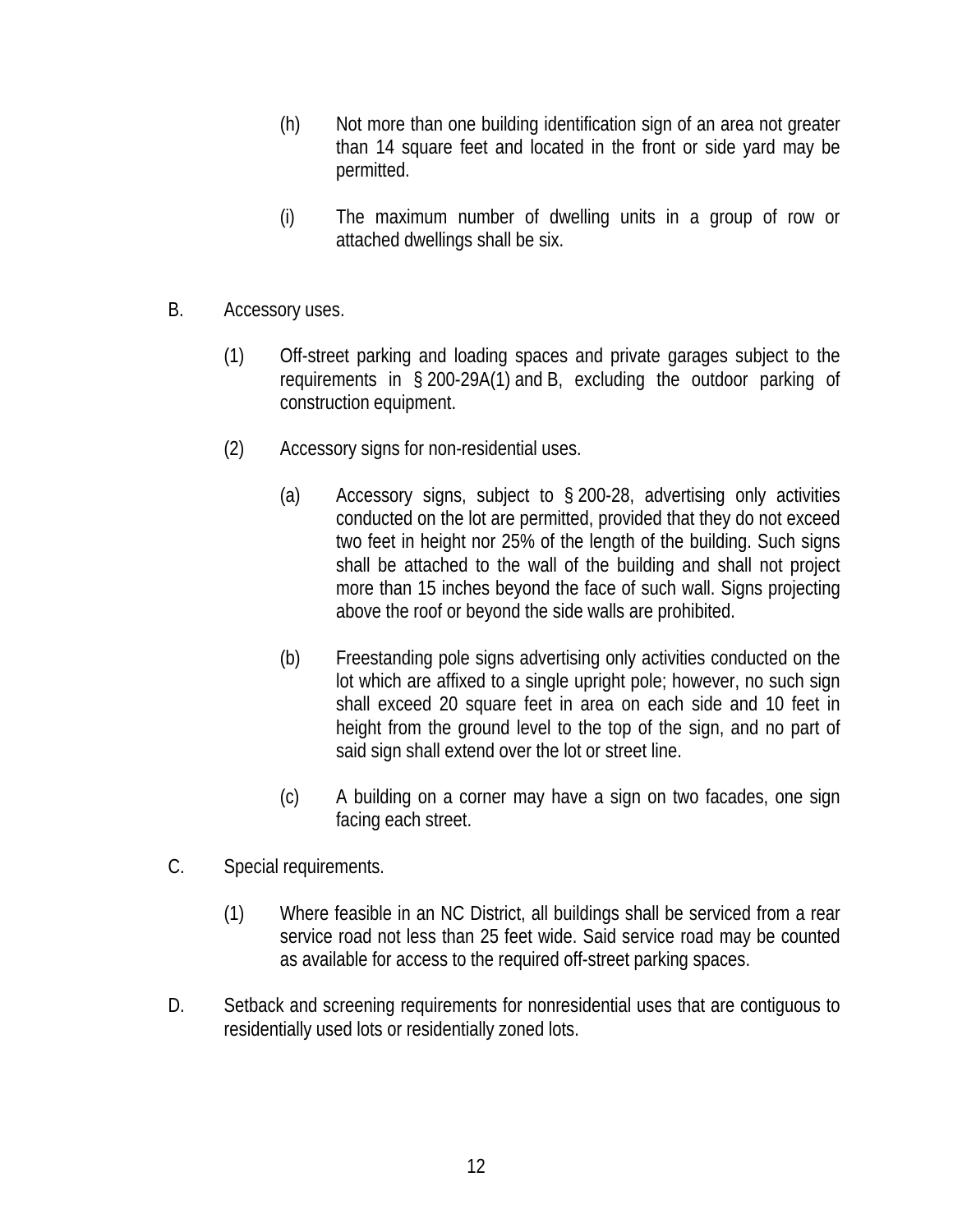- (1) All nonresidential buildings and structures shall be set back at least 30 feet from the lot lines of a contiguous residentially used lot or residentially zoned lot.
- (2) Between any nonresidential use and a residentially used lot or residentially zoned lot, a buffer area at least 20 feet wide with native, non-invasive landscape screening shall be provided. Such plantings shall be a mix of evergreen shrubs, and coniferous and deciduous tree species. Said coniferous trees shall have an initial height of at least six feet, said deciduous trees shall have a minimum caliper of four inches as measured 12 inches above finished grade, and said trees shall have an expected ultimate height which suits their intended purpose, and shall be planted close enough to form a visual barrier. At the sole discretion of the approval authority, a six-foot-high wall or fence, suitable in appearance to the surrounding area, may be substituted for or be required to supplement the landscape plantings as a visual barrier for the residential property from the nonresidential use. Proper maintenance of all fencing and landscape plantings shall be a continuing requirement. All such vegetation shall be maintained in a healthy and vigorous growing condition; all vegetation not so maintained shall be replaced with new comparable vegetation at the beginning of the next growing season. All fences shall be installed with the more attractive side facing neighboring properties.
- (3) Driveways for any nonresidential use shall be located at least 20 feet from a residentially used lot or residentially zoned lot.
- (4) Parking areas for any nonresidential use shall be located at least 20 feet from a residentially used lot or residentially zoned lot. Such parking areas shall be screened from adjoining lots with a mix of native, non-invasive evergreen shrubs, and coniferous and deciduous tree species. Said coniferous trees shall have an initial height of at least six feet, said deciduous trees shall have a minimum caliper of four inches as measured 12 inches above finished grade, and said trees shall have an expected ultimate height which suits their intended purpose, and shall be planted close enough to form a visual barrier. At the sole discretion of the approval authority, a six-foot-high wall or fence, suitable in appearance to the surrounding area, may be substituted for or be required to supplement the landscape plantings as a visual barrier for the residential property from the nonresidential use. Proper maintenance of landscaping shall be a continuing requirement. All such vegetation shall be maintained in a healthy and vigorous growing condition; all vegetation not so maintained shall be replaced with new comparable vegetation at the beginning of the next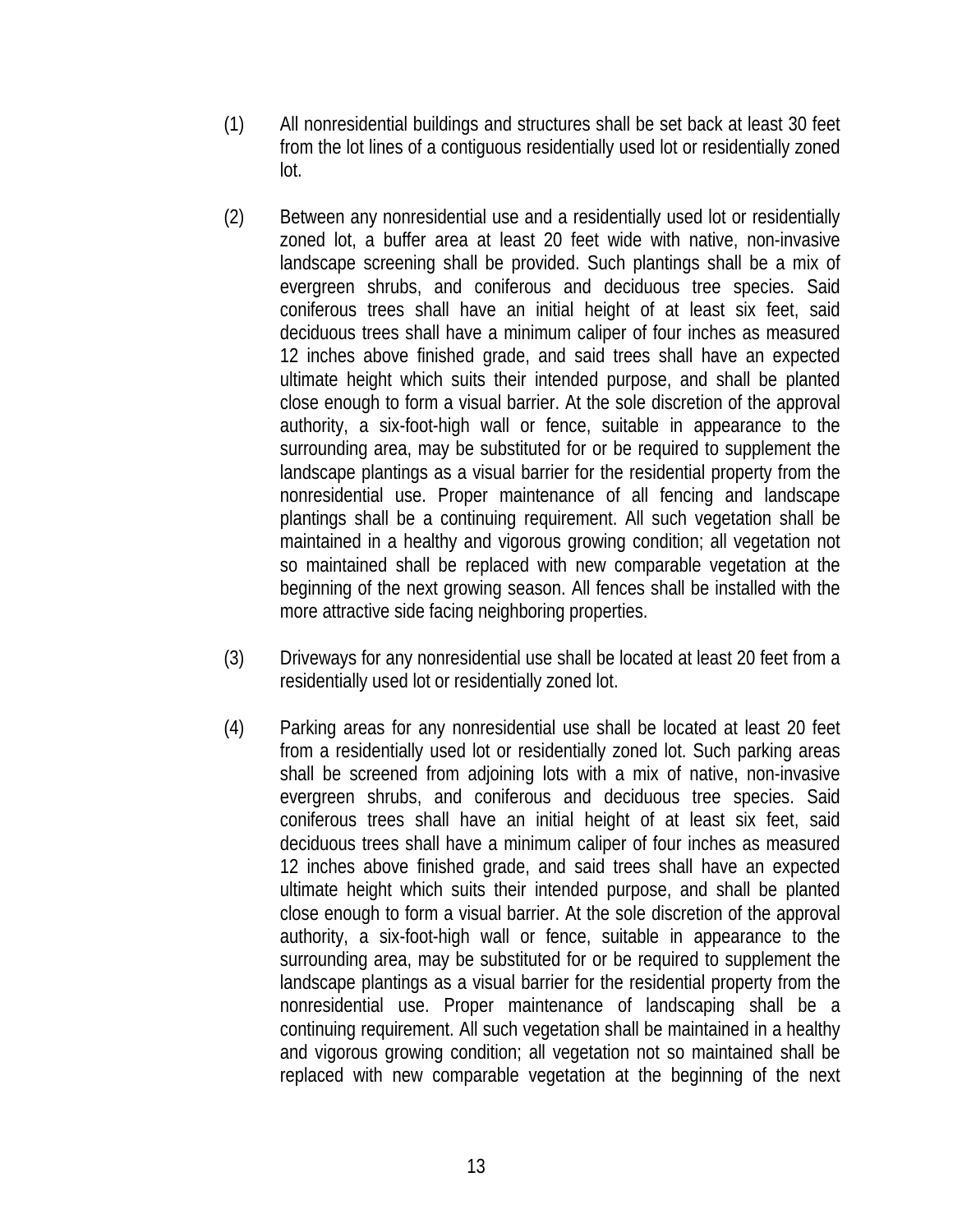growing season. All fences shall be installed with the more attractive side facing neighboring properties.

## **6. The following definitions in Section 200-53.A shall be amended to read as follows:**

BED-AND-BREAKFAST ESTABLISHMENT – An owner-occupied one-family detached dwelling that also contains guest rooms, where short-term lodging with food and drink is provided for compensation. The term "bed-and-breakfast establishment" shall not include an inn, a boarding house or a rooming house.

 HEIGHT, BUILDING – The vertical distance measured from the average elevation of the finished grade at the front of the building to the highest point of the roof for flat and mansard roofs and to the mean height between eave and ridge for other types of roofs.

INN – A commercial establishment operating as a small hotel that provides lodging, food and other amenities for travelers and the public. Seating for food and beverage service shall be limited to the number of guests staying at the inn. An inn shall be limited to 15 guest rooms. The term "inn" shall not include a bed-and-breakfast establishment, a boarding house or a rooming house.

MIXED USE - A building that has a nonresidential use permitted in the zoning district in which it is located on the street level and residential use of the level(s) above.

RETAIL STORE OR SHOP – A business enterprise which sells merchandise on premises at retail prices directly to the ultimate consumers.

 WHOLESALE ESTABLISHMENT – A business enterprise engaged in buying large quantities of materials or merchandise and selling such materials or merchandise at wholesale prices to other businesses or entities, rather than selling at retail prices directly to the ultimate consumers.

# *7. The following new definitions shall be added to Section 200-53.A:*

ARTIST LIVE/WORK SPACE – A single residential unit, which unit is designed for and occupied as a combination of living, artist studio and artist work space, with or without retail space for art work, for year-round residence by not more than two persons who are at least 18 years of age, of which at least one of whom is an artist in residence, and by not more than two children of said persons who are under 22 years of age.

RESIDENTIALLY ZONED LOT – A lot which is in any of the one-family residence districts, the Multifamily District or the Multifamily-Inn District.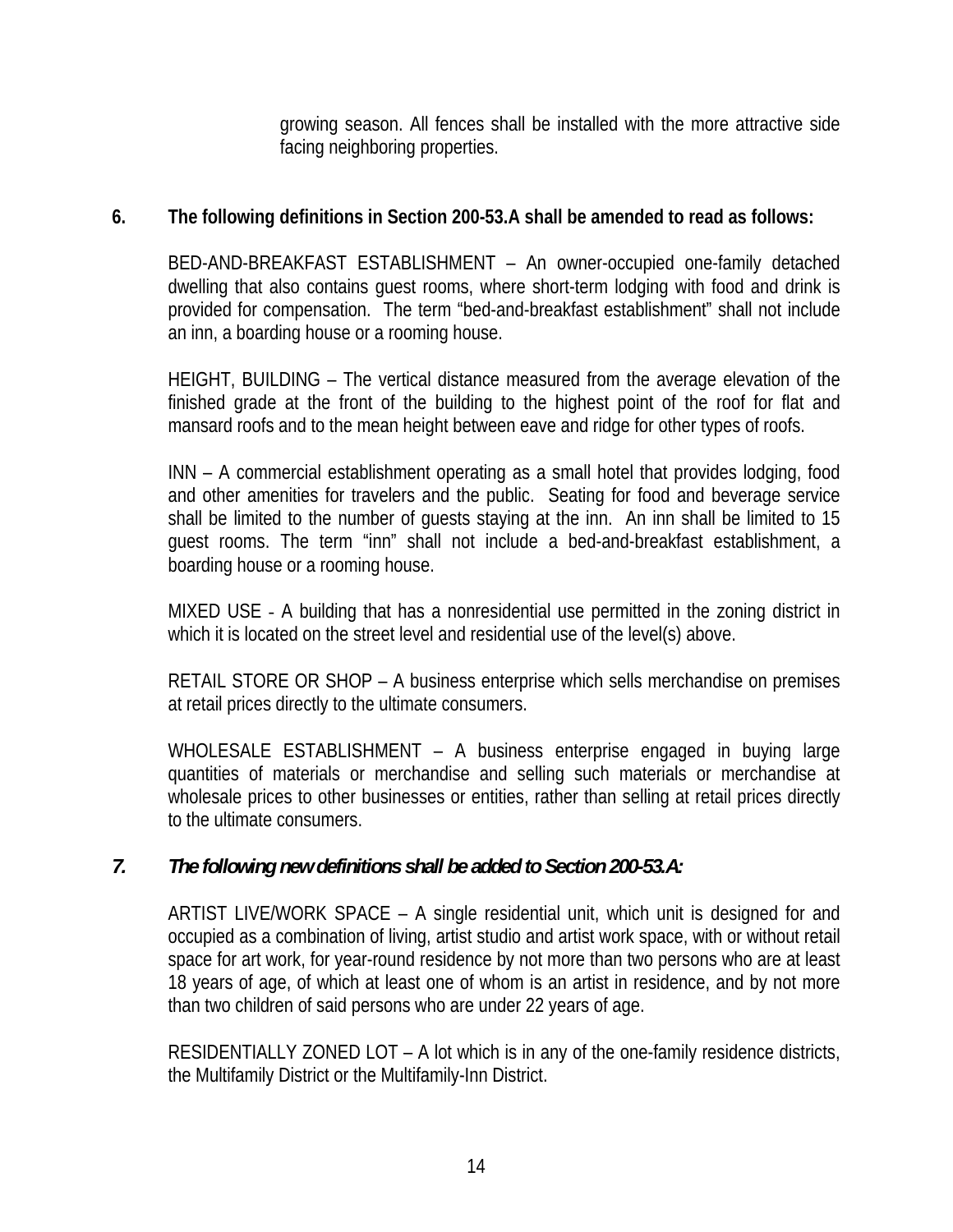STRUCTURAL SOIL – CU-Structural Soil™ or the equivalent.

# *8. A new Section 200-26.1 shall be added and shall read as follows:*

# **§ 200-26.1. Bed-and-breakfast establishments.**

A. The maximum number of guest bedrooms shall be eight and the minimum lot size for the establishment of this use shall be as shown in the following table:

| <b>Maximum</b><br>Number of Guest Bedrooms | Minimum Lot Size<br>(square feet) |
|--------------------------------------------|-----------------------------------|
|                                            | 20,000                            |
|                                            | 30,000                            |
|                                            |                                   |

- B. Off-street parking shall be screened from adjacent residential properties to the satisfaction of the approval authority.
- C. The outward appearance of the use shall be that of a one-family dwelling and there shall be no indication of the bed-and-breakfast establishment from the exterior of the building, except for the sign.
- D. Seating for food and beverage service shall be limited to the number of guests staying at the bed-and-breakfast establishment.
- E. There shall be no kitchen facilities in the guest bedrooms except for a coffee maker and a small refrigerator.
- F. The bed-and-breakfast establishment shall be owner-occupied.
- G. The maximum length of stay for any guest at the bed-and-breakfast establishment shall be two weeks.

### **9. A new Section 200-21.C shall be added and shall read as follows:**

- A. The maximum floor area of a one-family residence shall be equal to: 5,000 + ((lot area - 43,560) \* 0.052521).
- **10. The following two new uses and corresponding parking requirements shall be added to the schedule in Section 200-29.A(1):**

**Use Minimum Required Off-Street Parking Spaces**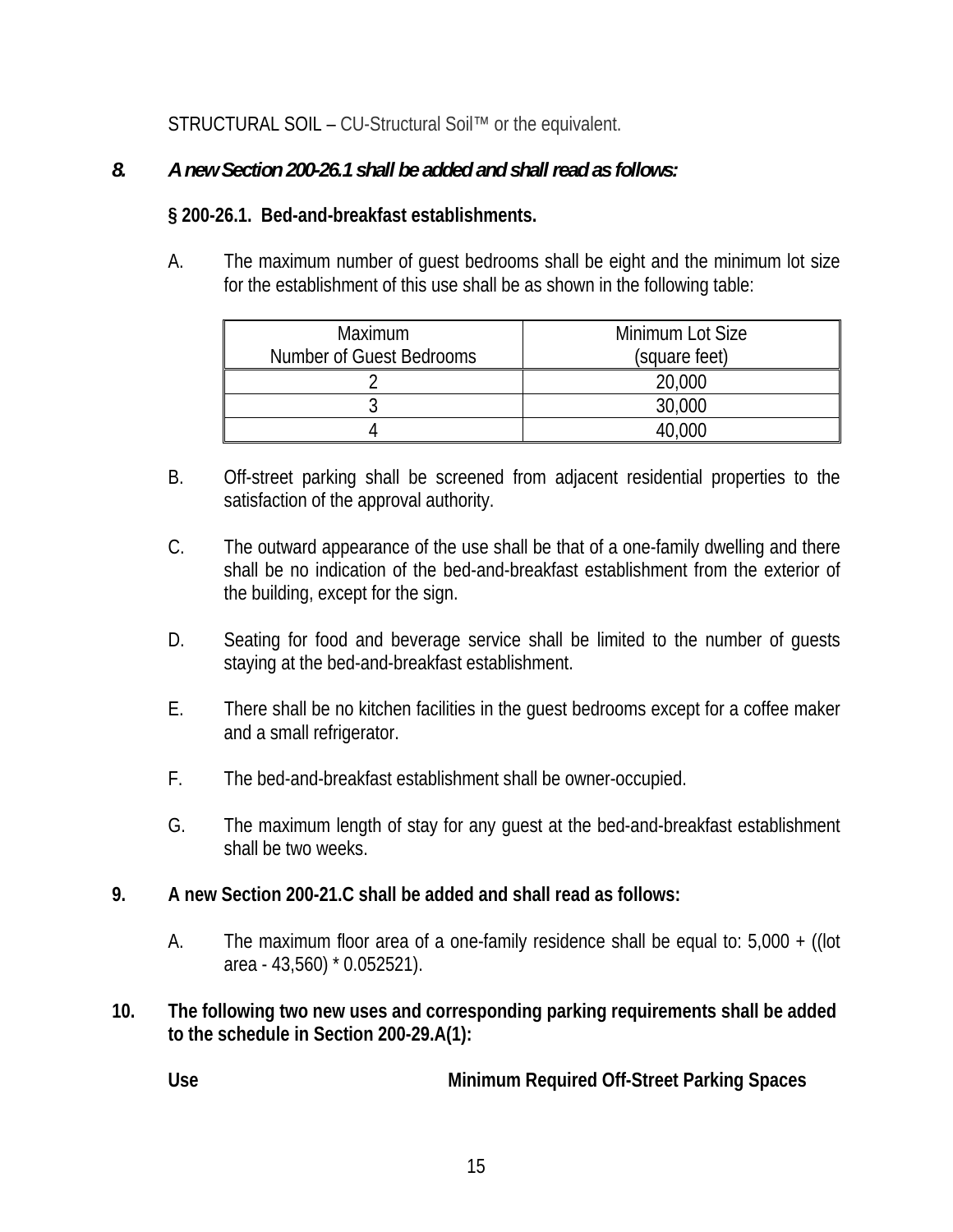| Artist live/work space          | 1 space for each dwelling unit, plus 1/4 space for<br>each bedroom, plus 1/2 space for each live/work |  |  |
|---------------------------------|-------------------------------------------------------------------------------------------------------|--|--|
| Bed-and breakfast establishment | space containing retail area<br>1 space for each quest sleeping room, plus 2 spaces                   |  |  |
|                                 | for the dwelling unit, plus 1 space for each<br>nonresident employee                                  |  |  |

### **11. A new Section 200-50.A(4) shall be added and shall read as follows:**

A. Objectives. In considering and acting upon site plans, the Planning Board shall take into consideration the public health, safety and welfare and the comfort and convenience of the public in general and of the residents of the proposed development and of the immediate neighborhood in particular and may prescribe such appropriate conditions and safeguards as may be required in order that the result of its action shall, to the maximum extent possible, further the expressed intent of this chapter and the accomplishment of the following objectives in particular:

[Sections 200-50.A(1), (2) and (3) shall remain intact.]

- (4) Lighting.
	- (a) Outdoor lighting shall be provided on the site to assure the safe movement of vehicles and persons and for security purposes. Exterior lighting in connection with all buildings, signs and other uses shall be downward pointing, properly designed and shielded, and directed away from adjoining streets and properties so as to avoid any objectionable glare from being observable from such streets and properties.
	- (b) The hours of lighting may be limited by the Planning Board in acting on any site plan so as to prevent undesirable impacts on neighboring properties and streets.
	- (c) No use shall cause illumination beyond the property on which it is located in excess of 0.5 footcandles, or the equivalent, as demonstrated by an illumination contour plan.
	- (d) The color temperature of outdoor lighting shall not exceed three thousand Kelvin (3,000K).
- **12. Sections 200-30.A and B regarding uses prohibited in all districts shall be revised to read as follows:**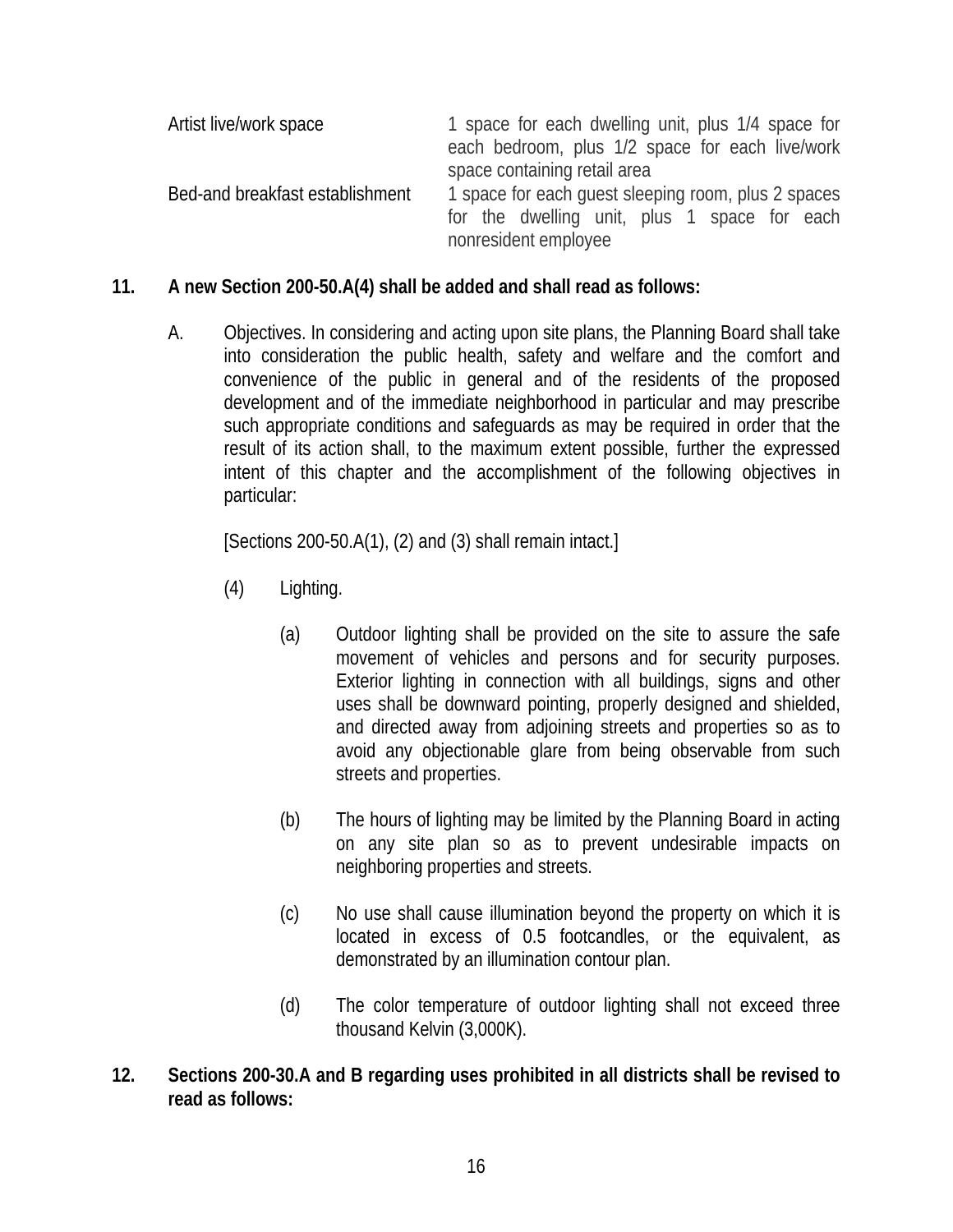- A. Any use which is noxious, offensive or objectionable by reason of the emission of smoke, dust, gas, odor or other form of air pollution or by reason of the deposit, discharge or dispersal of liquid or solid wastes in any form in a manner or amount so as to cause permanent damage to the soil and stream or to adversely affect the surrounding area or by reason of the creation of noise, vibration, electromagnetic or other disturbance; or any use which involves any dangerous fire, explosive, radioactive or other hazard or which causes injury, annoyance or disturbance to any of the surrounding properties or to their owners and occupants; and any other process or use which is unwholesome and noisome and may be dangerous or prejudicial to health, safety or general welfare.
- B. Artificial lighting facilities of any kind which cause illumination beyond the property on which it is located in excess of 0.5 footcandles, or the equivalent.

[Sections 200-30.C and D shall remain intact.]

#### **13. Section 200-50.D(2) shall be revised to read as follows:**

- **(2) Natural features.** 
	- **(a) Existing contours with intervals of five feet or less, referred to a datum satisfactory to the Board.**
	- **(b) Approximate boundaries of any areas subject to flooding or stormwater overflows.**
	- **(c) Locations of existing watercourses, marshes, wooded areas, rock outcrops, isolated trees with a diameter of eight inches or more measured three feet above the base of the trunk and other significant existing features.**
	- **(d) Any stream within 200 feet of the property. If the name of the stream is not known, it shall be shown as a tributary to a named stream.**

#### **14. Section 200-50.D(3) shall be revised to read as follows:**

- **(3) Existing structures and utilities** 
	- **(a) Location of uses and outlines of structures drawn to scale on and within 200 feet of the lot line.**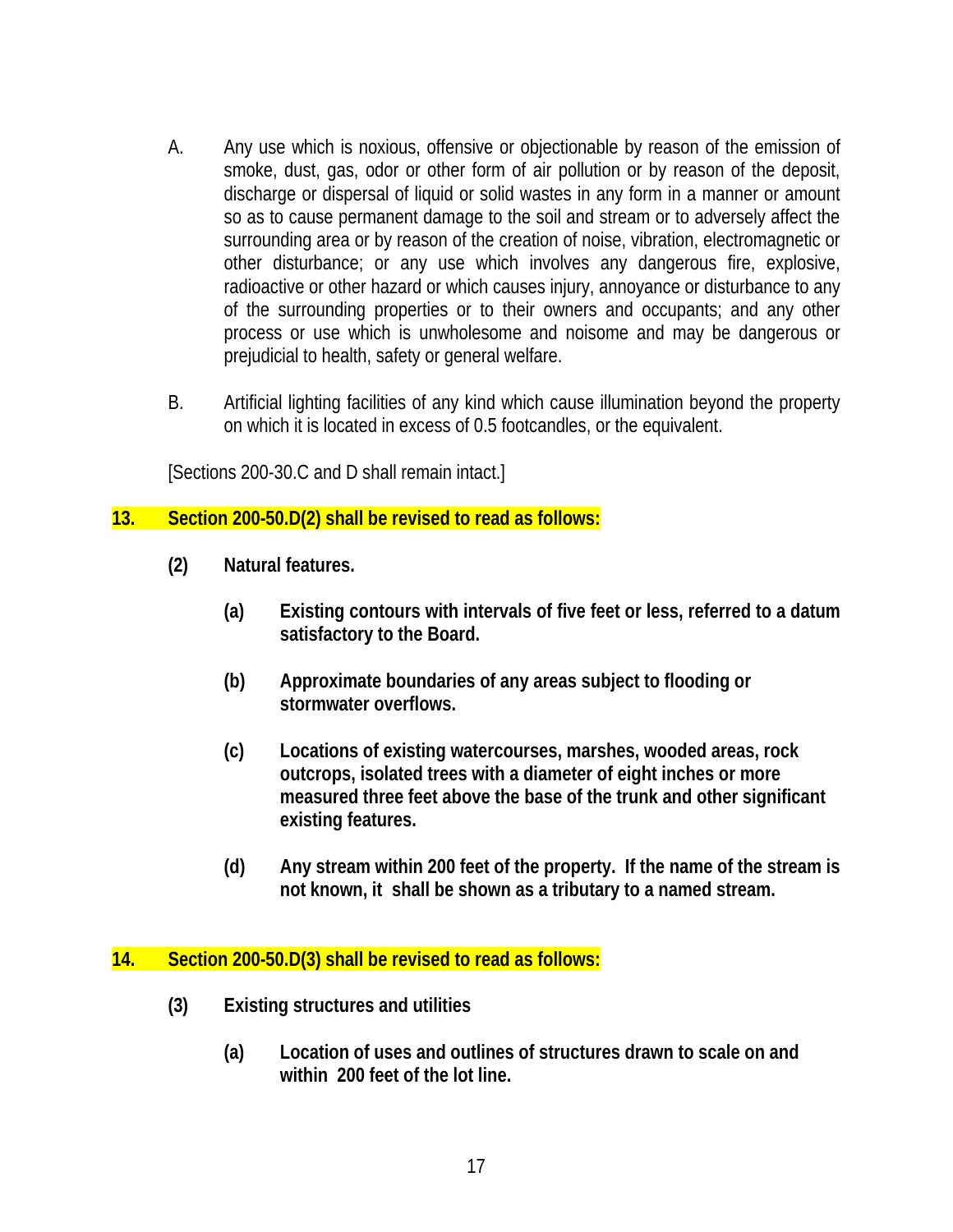- **(b) Paved areas, sidewalks and vehicular access between the site and public streets.**
- **(c) Locations, dimensions, grades and flow direction of existing sewers, culverts and waterlines, as well as other underground and aboveground utilities within and adjacent to the property.**
- **(d) Other existing development, including fences, landscaping and screening.**
- **15. Section 200-50.D(4) shall be revised to read as follows:** 
	- (4) Proposed development.
		- (a) The location of proposed buildings or structural improvements.
		- (b) The location and design of all uses not requiring structures, such as offstreet parking and loading areas. Permeable pavement shall be used for said parking and loading areas unless otherwise approved by the Planning Board.
		- (c) The location, direction, power and time of use for any proposed outdoor lighting or public address systems.
		- (d) The location and plans for any outdoor signs.
		- (e) The location and arrangement of proposed means of access and egress, including sidewalks, driveways or other paved areas. Profiles indicating grading and cross sections showing width of roadways, location and width of sidewalks, and location and size of water and sewer lines. Permeable pavement shall be used for said driveways and other paved areas unless otherwise approved by the Planning Board.
		- (f) Any proposed grading, screening and other landscaping, including types and locations of proposed street trees. Structural soil shall be used in the planting of landscaping and street trees in areas that would pose as a barrier to air, water and/or root growth at the plant's mature size.
		- (g) The location of all proposed water lines, valves and hydrants and of all sewer lines or alternate means of water supply and sewage disposal and treatment.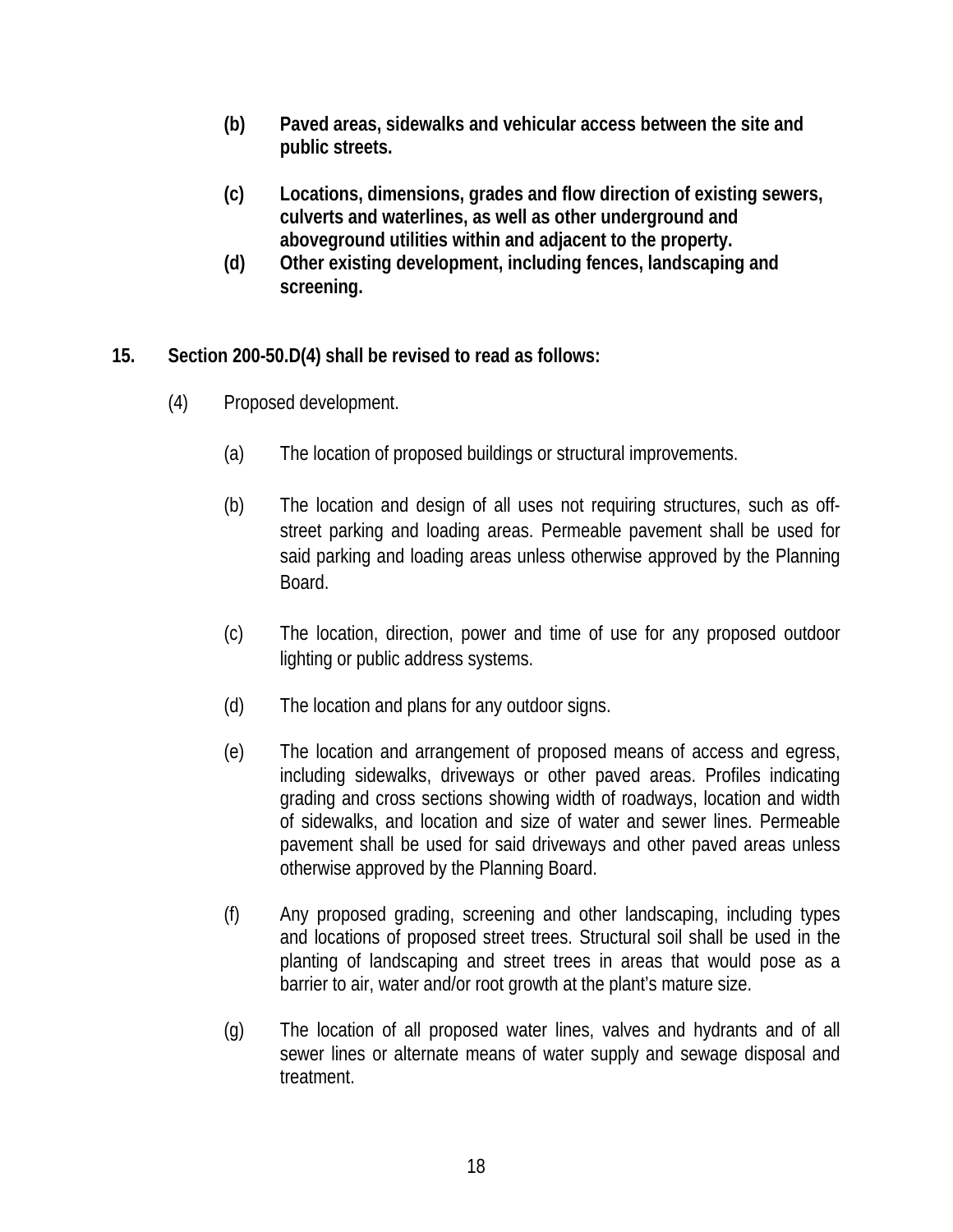- (h) An outline of any proposed easements, deed restrictions or covenants.
- (i) Any contemplated public improvements on or adjoining the property.
- (j) If the site plan only indicates a first stage, a supplementary plan shall indicate ultimate development.

#### **16. Section 200-50.D shall be revised to read as follows:**

D. Site plan elements. The applicant shall cause a site plan map to be prepared by a civil engineer, surveyor, land planner, architect or other competent person. The site plan shall include those of the elements listed herein which are appropriate to the proposed development or use as indicated by the Planning Board in the presubmission conference. Those items which are shown graphically, shall be shown in a manner(s) which allows the Planning Board to envision the various elements of said development or use including, at the discretion of the board, the preparation of plans, sections, elevations, perspectives, etc., as applicable.

[Sections 200-50.D(1) through (4) shall remain intact, except as amended above.]

### **SECTION 4: REZONING OF PARCELS**

**The zoning of the parcels listed below is hereby changed from the Existing Zoning District to the New Zoning District as shown in the table:**

| <b>Tax Parcel</b> |                                         |                      | Existing               | New Zoning      |
|-------------------|-----------------------------------------|----------------------|------------------------|-----------------|
| Number            | <b>Subject Property Address</b>         | <b>Owner's Name</b>  | <b>Zoning District</b> | <b>District</b> |
| 80.14-1-30        | 37A Old Albany Post Rd.<br>Ossining, NY | Watsky & Damm, Inc.  | $GB-1$                 | NC.             |
| 80.14-1-28        | 39 Old Albany Post Rd.<br>Ossining, NY  | <b>Bruce Fiorito</b> | $GB-1$                 | NC.             |

### **SECTION 5. ZONING MAP CHANGES**

The Zoning Map of the Town of Ossining is hereby amended to show the changes specified in Section 4 above. A map showing the proposed rezonings entitled "Exhibit A - Proposed Zoning" dated August 18, 2017 is attached hereto.

#### **SECTION 6: CHAPTER 68, CABARETS, AMENDMENTS**

**Section 68-20 shall be amended to read as follows:**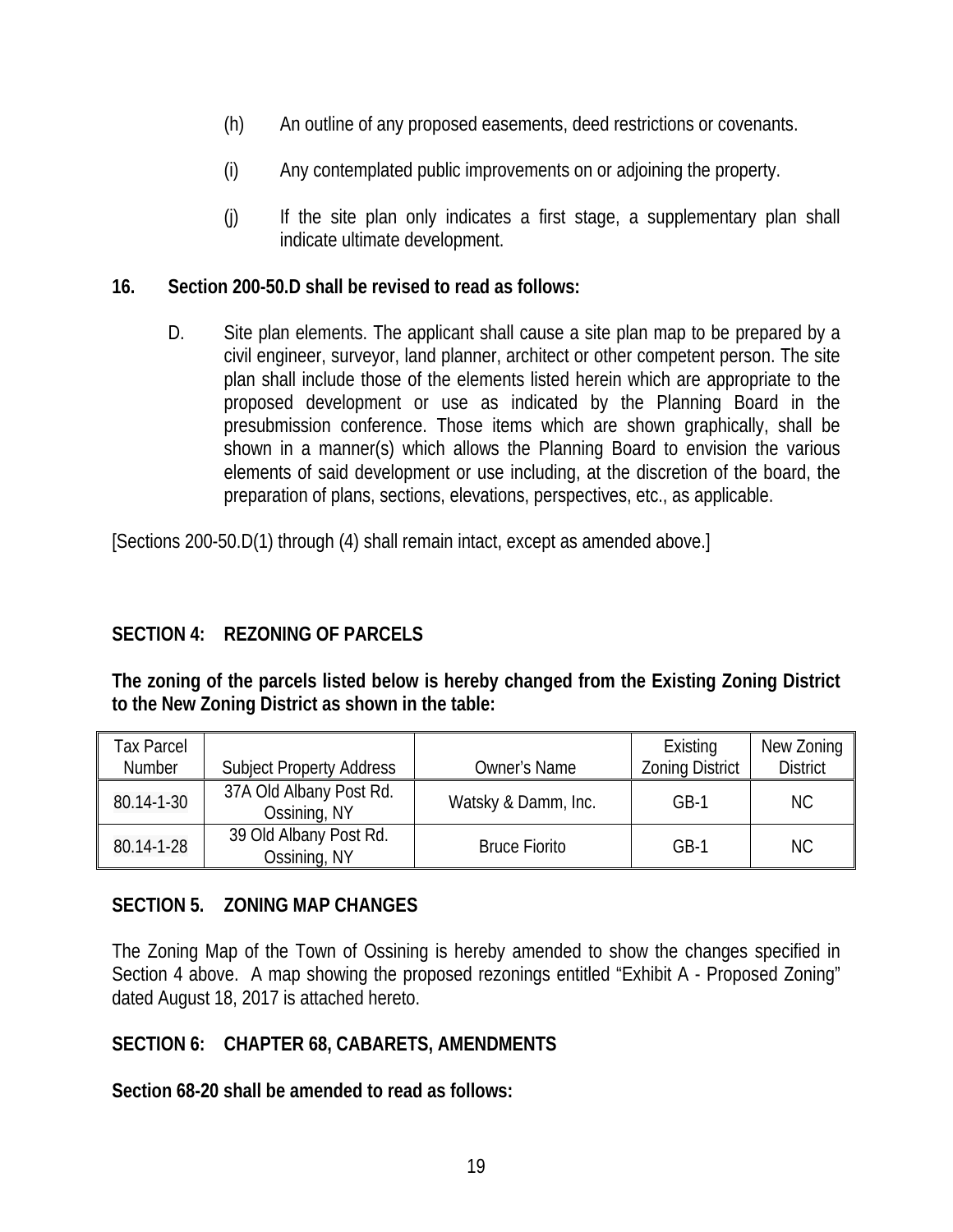# **§ 68-20. Hours of operation; music; noise; exterior lighting.**

- A. No cabaret shall be open any day between the hours of 3:00 a.m. and 11:59 a.m., except where the cabaret is permitted by State law to be open during those hours, in which case the cabaret may be open only during those hours permitted by the State. In addition, the Town Board, in accordance with § 68-7 hereof, may further limit the hours of operation of such cabaret, so long as said limitations are not inconsistent with the hours the cabaret is permitted to be open under State law, if applicable. If any cabaret is found open between the prohibited hours, the person owning, managing, operating or conducting the cabaret shall be held responsible for a violation of the provisions of this chapter in relation to such closing.
- B. No cabaret shall have amplified music outdoors at any time, nor shall such music be played indoors after 11:00 p.m. Sunday through Thursday nights, nor after 12:00 midnight on weekends. The Town Board may, in its sole discretion, extend or limit the hours a cabaret may play music beyond what is permitted herein, where it deems it appropriate and consistent with the public safety and welfare.
- C. As per § 130-5.A of Chapter 130, Noise, of this Code, no person shall operate or use or cause to be operated loudspeakers, musical instruments or other sound production devices so as to produce sounds which are plainly audible inside a residence between the hours of 10:00 p.m. and 7:00 a.m. At no time shall sound from these sources exceed the limitations set forth in Table 1 in § 130-4.C(1), which shall be reduced by five dBA for sound from sound-production devices. Sound-level measurements for compliance determination shall be conducted at or within the property line of an affected person. In addition, loudspeakers and other sound equipment must face into the geometric center of the property on which they are located.
- D. All exterior lighting in connection with the cabaret shall be directed away from adjoining streets and properties and shall not cause any objectionable glare observable from such streets or properties. Hours of lighting may be limited by the Town Board in acting on any cabaret license. No exterior lighting shall produce illumination beyond the property on which it is located in excess of 0.5 footcandles.

### **SECTION 7: CHAPTER 183, TREE PROTECTION, AMENDMENTS**

### **1. The following new definitions shall be added to Section 183-4:**

TREE BANK - Town-owned lands or Town right-of-way lands to be designated by resolution of the Town Board as receiver sites for off-site mitigation plantings to satisfy tree replacement requirements which can not be met on-site.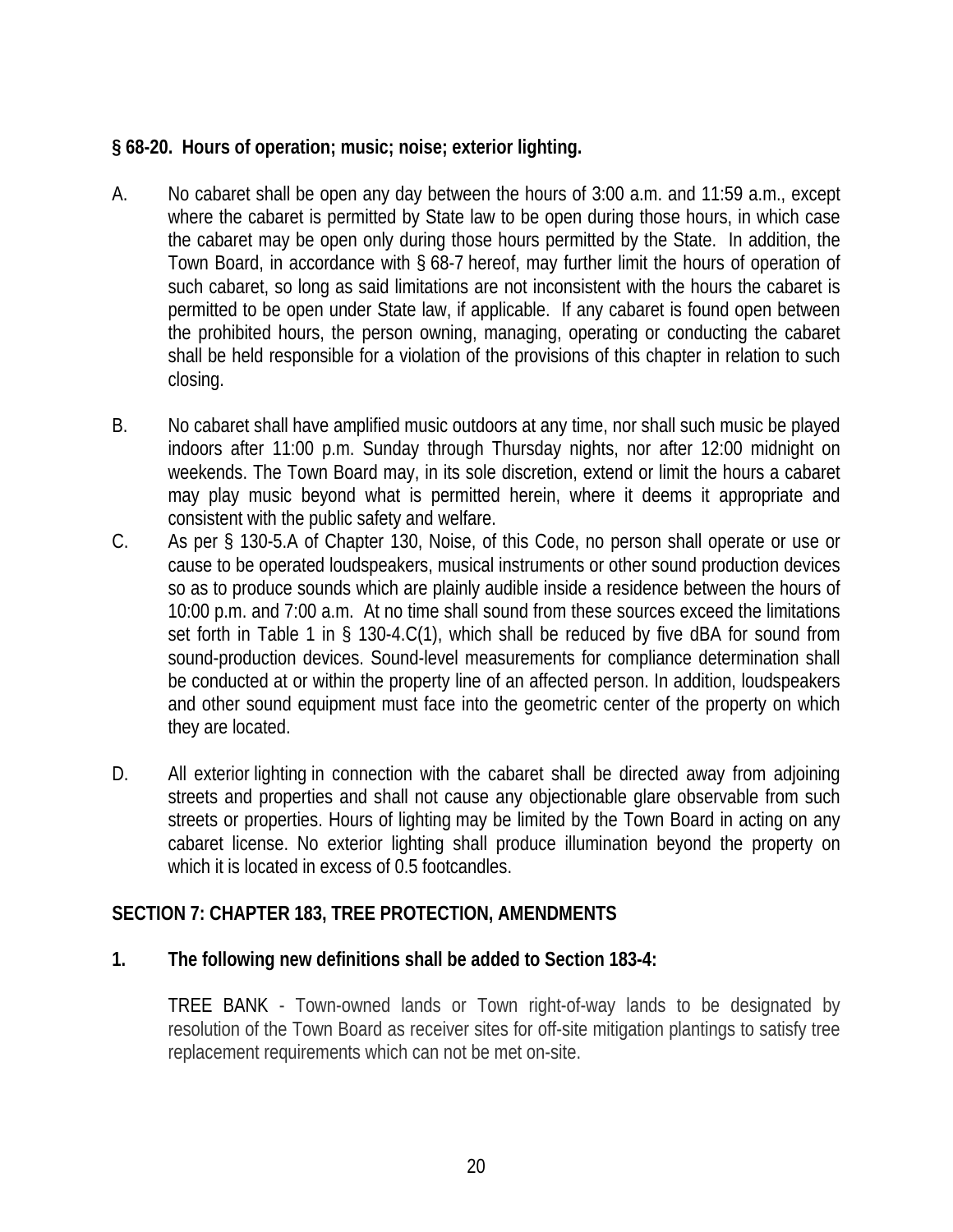TREE BANK FUND - A fund to be established by and administered in accordance with a resolution of the Town Board providing for the payment of fees as mitigation for removal of trees where tree replacement requirements can not be met on-site.

### **2. A new Section 183-12.G shall be added and shall read as follows:**

G. In connection with all subdivision and site plan applications, the project shall meet the minimum requirement of the replacement of 50% of the total aggregate diameter of trees proposed for removal with new trees in accordance with a plan for tree replacement. Tree replacement shall be required on-site unless the approving authority determines that, because of site constraints, it is impracticable or impossible to fully meet this mitigation requirement on-site. In such case, upon the establishment of a tree bank and/or a tree bank fund by resolution of the Town Board, the approving authority may consider the off-site mitigation of planting in the tree bank or the payment of a fee to the tree bank fund to satisfy the unmet portion of the tree replacement requirement. Implementation of any off-site planting plan shall require prior approval by the Town Board.

# **SECTION 8: RATIFICATION, READOPTION AND CONFIRMATION**

Except as specifically modified by the amendments contained herein, the Code of the Town of Ossining as adopted and amended from time to time thereafter is otherwise to remain in full force and effect and is otherwise ratified, readopted and confirmed.

### **SECTION 9: INCLUSION IN CODE**

It is the intention of the Ossining Town Board and it is hereby enacted that the provisions of this Local Law shall be included in the Code of the Town of Ossining; that the sections and subsections of this Local Law may be renumbered or relettered to accomplish such intention; and that the words "local law" shall be changed to "chapter," "section" or other appropriate word, as required for codification.

### **SECTION 10: RENUMBERING**

The location and numerical designation of this Local Law and the sections included herein shall be delegated to the discretion of the codifier, General Code, which may renumber this Local Law and sections as are necessary to accommodate these amendments.

### **SECTION 11: CODIFICATION**